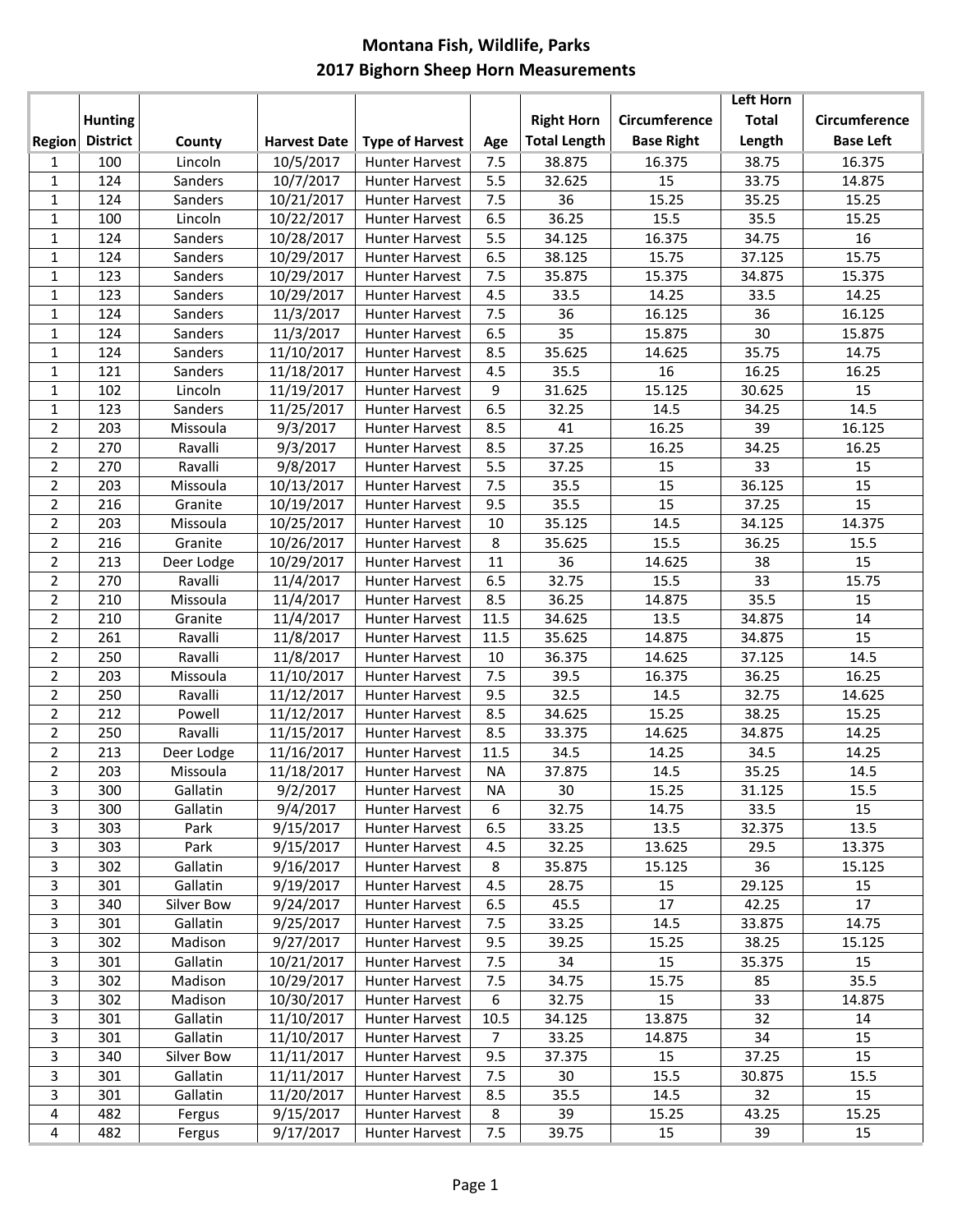## **Montana Fish, Wildlife, Parks 2017 Bighorn Sheep Horn Measurements**

|        |                 |                 |                     |                        |                |                     |                   | <b>Left Horn</b> |                      |
|--------|-----------------|-----------------|---------------------|------------------------|----------------|---------------------|-------------------|------------------|----------------------|
|        | <b>Hunting</b>  |                 |                     |                        |                | <b>Right Horn</b>   | Circumference     | <b>Total</b>     | <b>Circumference</b> |
| Region | <b>District</b> | County          | <b>Harvest Date</b> | <b>Type of Harvest</b> | Age            | <b>Total Length</b> | <b>Base Right</b> | Length           | <b>Base Left</b>     |
| 4      | 482             | Fergus          | 9/17/2017           | <b>Hunter Harvest</b>  | 9.5            | 38.125              | 15.75             | 37               | 15.75                |
| 4      | 482             | Fergus          | 9/17/2017           | <b>Hunter Harvest</b>  | 9.5            | 42                  | 15.875            | 40.5             | 15.625               |
| 4      | 482             | Fergus          | 9/18/2017           | <b>Auction Tag</b>     | $\overline{7}$ | 43                  | 17                | 45               | 17                   |
| 4      | 482             | Fergus          | 9/18/2017           | <b>Hunter Harvest</b>  | 6.5            | 37.5                | 16.125            | 37.75            | 16.5                 |
| 4      | 421             | Teton           | 9/18/2017           | <b>Hunter Harvest</b>  | 10             | 39                  | 15.5              | 37.75            | 15.75                |
| 4      | 482             | Fergus          | 9/18/2017           | <b>Hunter Harvest</b>  | 9              | 37.5                | 16.75             | 39.25            | 16.5                 |
| 4      | 482             | Fergus          | 9/19/2017           | <b>Hunter Harvest</b>  | $\overline{7}$ | 39                  | 16.5              | 39.875           | 16.5                 |
| 4      | 482             | Fergus          | 9/20/2017           | <b>Hunter Harvest</b>  | $\overline{7}$ | 40.5                | 15.5              | 39.125           | 15.5                 |
| 4      | 421             | Teton           | 9/21/2017           | <b>Hunter Harvest</b>  | $\overline{7}$ | 30                  | 14.25             | 31.5             | 15                   |
| 4      | 482             | Fergus          | 9/22/2017           | <b>Hunter Harvest</b>  | 6.5            | 38.75               | 15.5              | 40.625           | 15.75                |
| 4      | 482             | Fergus          | 9/23/2017           | <b>Hunter Harvest</b>  | 9.5            | 38.375              | 16.125            | 39.75            | 16.125               |
| 4      | 422             | Teton           | 9/23/2017           | <b>Hunter Harvest</b>  | 8.5            | 36.75               | 15                | 36               | 15                   |
| 4      | 482             | Fergus          | 9/29/2017           | <b>Hunter Harvest</b>  | 8              | 37.5                | 15.875            | 37.875           | 15.875               |
| 4      | 482             | Fergus          | 10/6/2017           | <b>Super Tag</b>       | 7.5            | 38                  | 15.125            | 37.625           | 15                   |
| 4      | 482             | Fergus          | 10/10/2017          | <b>Hunter Harvest</b>  | $\overline{7}$ | 38.75               | 16.75             | 19.25            | 17                   |
| 4      | 482             | Fergus          | 10/13/2017          | <b>Hunter Harvest</b>  | 8.5            | 40.125              | 15.875            | 36.5             | 15.875               |
| 4      | 482             | Fergus          | 10/15/2017          | <b>Hunter Harvest</b>  | 8              | 42.25               | 17.75             | 41.75            | 17.125               |
| 4      | 482             | Fergus          | 10/22/2017          | <b>Hunter Harvest</b>  | 6.5            | 39.75               | 15.625            | 39.375           | 15.625               |
| 4      | 422             | Teton           | 10/27/2017          | <b>Hunter Harvest</b>  | 4.5            | 36.5                | 14.25             | 36.375           | 14.125               |
| 4      | 424             | Lewis And Clark | 11/3/2017           | <b>Hunter Harvest</b>  | 8.5            | 38.375              | 15.625            | 39.75            | 15.625               |
| 4      | 424             | Lewis And Clark | 11/4/2017           | <b>Hunter Harvest</b>  | 5.5            | 35                  | 15.5              | 34.5             | 15.625               |
| 4      | 482             | Fergus          | 11/7/2017           | <b>Hunter Harvest</b>  | 6              | 44.125              | 17                | 41.25            | 17                   |
| 4      | 441             | Teton           | 11/8/2017           | <b>Hunter Harvest</b>  | 5.5            | 30.875              | 14                | 33.5             | 14                   |
| 4      | 422             | Teton           | 11/8/2017           | <b>Hunter Harvest</b>  | 11.5           | 39.25               | 14.375            | 40.375           | 14.75                |
| 4      | 423             | Teton           | 11/9/2017           | <b>Hunter Harvest</b>  | 10.5           | 36.625              | 14.25             | 36               | 14                   |
| 4      | 482             | Fergus          | 11/12/2017          | <b>Hunter Harvest</b>  | 7.5            | 39.25               | 15                | 36.625           | 15.125               |
| 4      | 482             | Fergus          | 11/12/2017          | <b>Hunter Harvest</b>  | 6.5            | 31                  | 15.375            | 32.75            | 14.75                |
| 4      | 422             | Teton           | 11/12/2017          | <b>Hunter Harvest</b>  | 7.5            | 36                  | 14.75             | 35.875           | 14.625               |
| 4      | 482             | Fergus          | 11/16/2017          | <b>Hunter Harvest</b>  | 6              | 39                  | 17.25             | 38.75            | 17                   |
| 4      | 423             | Teton           | 11/17/2017          | <b>Hunter Harvest</b>  | 8.5            | 37                  | 14.625            | 36.75            | 14.625               |
| 4      | 422             | Teton           | 11/18/2017          | <b>Hunter Harvest</b>  | 8.5            | 37.5                | 15.5              | 38.5             | 15.5                 |
| 4      | 424             | Lewis And Clark | 11/18/2017          | <b>Hunter Harvest</b>  | 10.5           | 35.625              | 14.25             | 36.5             | 14.125               |
| 4      | 482             | Fergus          | 11/19/2017          | <b>Hunter Harvest</b>  | 4.5            | 31.25               | 15.125            | 30.25            | 15.125               |
| 4      | 424             | Lewis And Clark | 11/21/2017          | Hunter Harvest         | $7.5$          | 33.5                | 13.875            | 34.25            | 14.25                |
| 5      | 503             | Carbon          | 10/20/2017          | <b>Hunter Harvest</b>  | 7.5            | 28                  | 14.125            | 28.25            | 14                   |
| 5      | 503             | Carbon          | 11/3/2017           | <b>Hunter Harvest</b>  | 4              | 28.5                | 15.25             | 27.25            | 15.25                |
| 5      | 503             | Carbon          | 11/3/2017           | Hunter Harvest         | 4.5            | 26.5                | 15.25             | 32               | 15.25                |
| 5      | 500             | Park            | 11/15/2017          | <b>Hunter Harvest</b>  | 5.5            | 26.25               | 13.75             | 26.75            | 13.75                |
| 5      | 500             | Park            | 11/15/2017          | <b>Hunter Harvest</b>  | 5.5            | 30.875              | 13.625            | 31.625           | 13.75                |
| 5      | 502             | Carbon          | 11/19/2017          | <b>Hunter Harvest</b>  | 6.5            | 31.625              | 14.875            | 30.75            | 14.875               |
| 6      | 680             | Blaine          | 9/15/2017           | Hunter Harvest         | 6.5            | 34.875              | 16.625            | 39               | 16.5                 |
| 6      | 622             | Phillips        | 9/16/2017           | Hunter Harvest         | 7.5            | 38.625              | 16.875            | 38               | 16.875               |
| 6      | 622             | Phillips        | 9/16/2017           | Hunter Harvest         | 7.5            | 37.125              | 16                | 37.25            | 15.625               |
| 6      | 622             | Valley          | 9/16/2017           | Hunter Harvest         | 8.5            | 39.375              | 14.875            | 39.25            | 15                   |
| 6      | 680             | Chouteau        | 9/18/2017           | Hunter Harvest         | 9.5            | 40.125              | 15.75             | 40.75            | 15.625               |
| 6      | 622             | Phillips        | 9/18/2017           | Hunter Harvest         | 7.5            | 38.25               | 15.625            | 36.5             | 15.875               |
| 6      | 680             | Blaine          | 9/19/2017           | Hunter Harvest         | 9.5            | 38                  | 14.875            | 38.5             | 14.875               |
| 6      | 622             | Phillips        | 9/20/2017           | Hunter Harvest         | 6.5            | 36.5                | 15.5              | 38.25            | 15.5                 |
| 6      | 680             | Blaine          | 9/20/2017           | Hunter Harvest         | 5.5            | 43                  | 15.25             | 43.125           | 15.5                 |
| 6      | 622             | Phillips        | 9/20/2017           | <b>Hunter Harvest</b>  | 4.5            | 34.375              | 15                | 34.75            | 14.75                |
| 6      | 622             | Phillips        | 9/23/2017           | <b>Hunter Harvest</b>  | 5.5            | 38.5                | 15.75             | 38.5             | 15.25                |
| 6      | 622             | Phillips        | 9/25/2017           | Hunter Harvest         | 5.5            | 34.375              | 17.25             | 36               | 17                   |